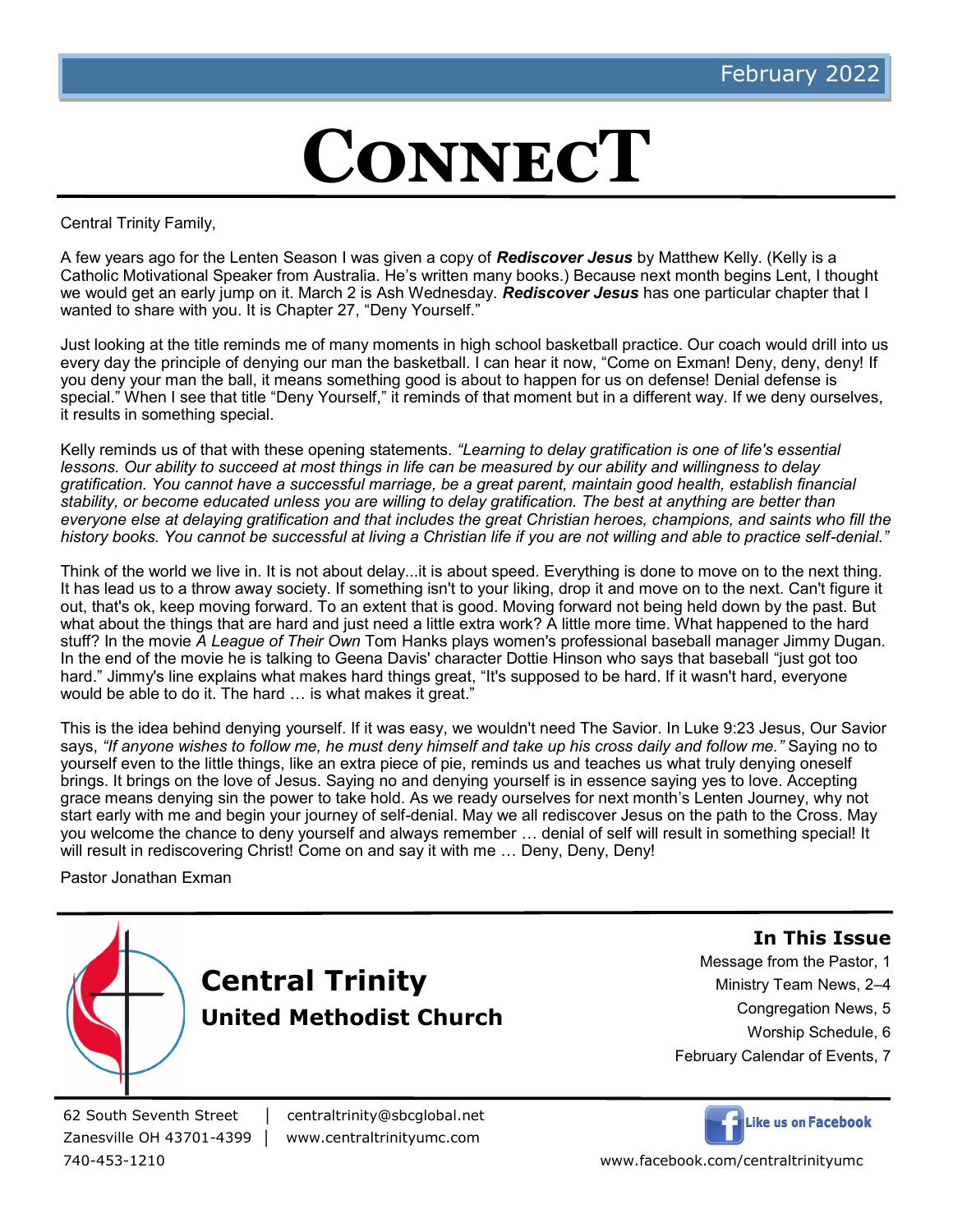# **2 <b>Ministry Team News** February 2022

# **Church Staff**

In Ministry with you …

**Lead Pastor** Jonathan Exman

**Associate Pastor** Jon Carter

**Children's Ministries** Lesa Exman

**Director of Music** Jim McLaughlin

**Chancel & Children's Choir** Ann Sims

**Wesleyan & Carillon Bells** Andy Ruetz

**Nursery Attendants** Callie Carter Sue Loader

**Administrative Assistant** Bonnie Gerdau

**Treasurer** Holly Ruetz

**Financial Secretary** Rick Mohler

#### **Sunday Schedule**

9:00 a.m. *Ignite* Service 9:00 a.m. Sunday School 9:45 a.m. Wesleyan Choir 10:30 a.m. Worship 10:30 a.m. Sunday School 10:30 a.m. CT Students Grades 5–8 6:00 p.m. CT Students Grades 7–12

Childcare provided each Sunday 8:50 to 11:30 a.m.

Handicapped parking available at North entrance of parking lot

**Office Hours** Mon. – Thu. 9 a.m. – 3 p.m. Closed Noon – 1 p.m. Fri. 9 a.m. – Noon

62 South Seventh Street │ centraltrinity@sbcglobal.net Zanesville OH 43701-4399 │ www.centraltrinityumc.com



# **Family Life Ministries**

We are so excited for 2022!

We have met as a team and strategized ways to best serve our children and their families. Our focus is to build a foundation of faith for all ages. Every kid is different. Each child brings a variety of abilities, interest, and backgrounds to the classroom. Some children know a great deal about the Bible; others have no instruction whatsoever.

Our goal is to meet each child wherever they are. We want all our children to know that they are special, they are loved, and that they have a God who will always be there for me. My prayer for our church is that each and every one of us realize the importance of teaching our children the love of God. We have some new programs that we are excited to start soon, but in order to do that we need **you** to volunteer.

Our goal is to have enough volunteers that we can do rotations. This would give you an opportunity to serve and still worship. Let's make February not just about Valentine's Day, but let's show our children how much we love them by showing up and setting an example of what it means to serve and love our amazing God.

God Bless you all!

#### MPORTANT DATES

Sunday, February 20 ,11:30 a.m.–12:00 p.m., parents meeting for mission trip and confirmation

Sunday, February 27, 5:30–8:00 p.m., first confirmation class dinner will be served!

Any questions, feel free to contact Lesa Exman or Jon Carter, Associate Pastor

# **Pre-Sermon Lowdown (Bible Study)**

Will it match? Who knows! Join us Sunday mornings at 9:10 a.m. in the Strong Family room to discuss the scripture for that morning's sermon. Discussions are lively and members appreciate the insights and fellowship.

# **Easter Flowers**

We will be taking orders for the spring flowers and lilies. The office is still waiting to hear what the price increases will be this year. Once we have prices, the order forms will be available at the Welcome Desk. Deadline for placing your order is Sunday, April 3. Please complete the order form and return it to the church office with your payment.

740-453-1210 www.facebook.com/centraltrinityumc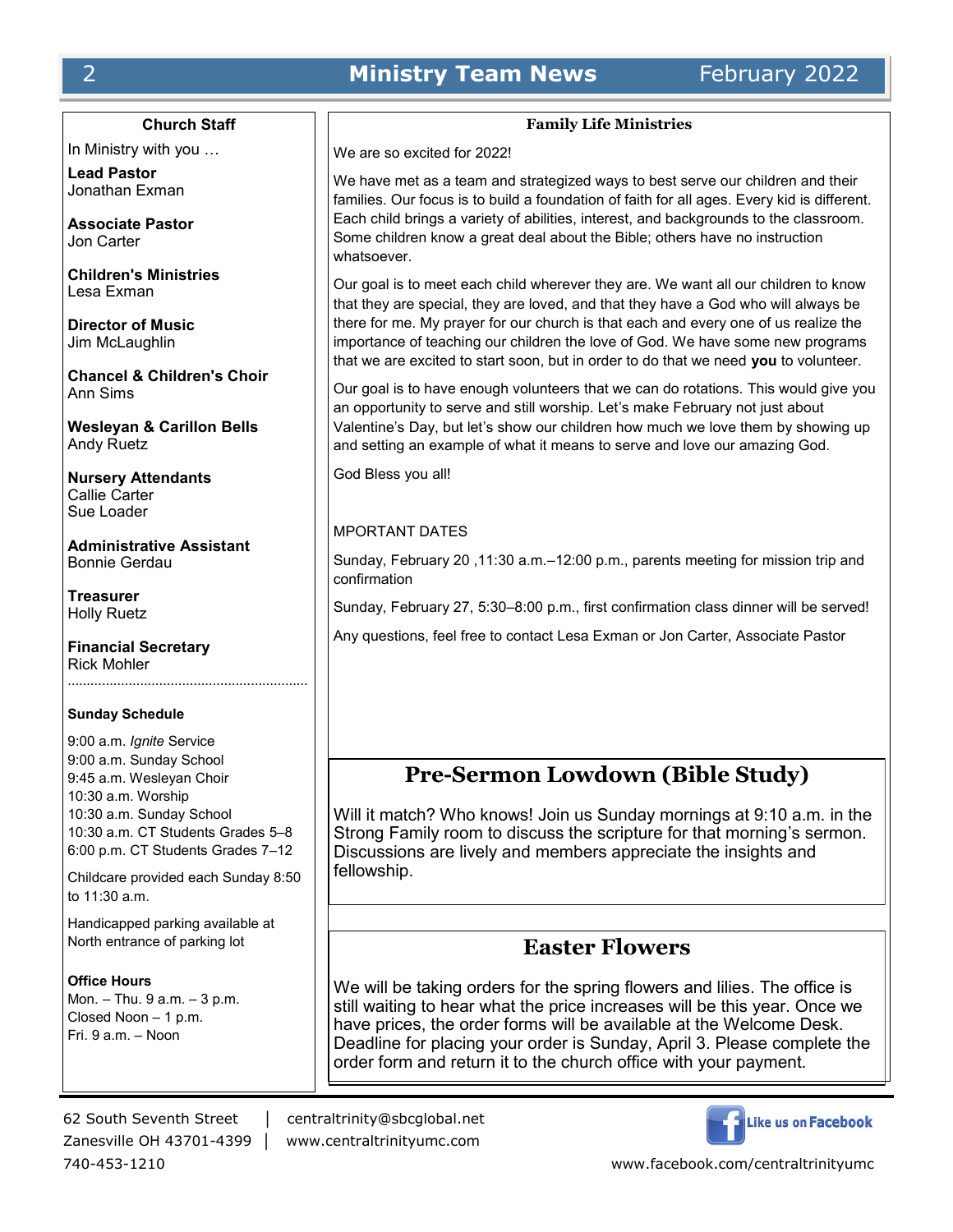# **United Methodist Women**

**United Methodist Women** meet Monday, February 7, 6 p.m. The program is A Call to Prayer and Self-Denial. The 2022 theme is "Love, Justice and Service: Answering the Call" and honors deaconesses and home missioners who have said yes to the call God has placed on their lives. This year's offering will help support and provide education and training to active deaconesses and home missioners and candidates. Funds will also be used to provide support to retirees. 100% of the dollars given through A Prayer and Self-Denial goes directly to fund the work for which it is designated.

Since 1972, **Jackson Area Ministries Gardening Project** has distributed vegetable seeds to persons and families. This ministry enables the growers to increase both the quantity and quality of their available food. The number of gardeners continues to increase in the 18-county area served in southeast Ohio.

In addition to seed potatoes and tomato plants, they collect and distribute beans (pole and bush), beets, broccoli, cabbage, carrots, cauliflower, corn, cucumbers, lettuce, pumpkins, radishes, spinach, squash, turnips, watermelon just about anything that is hardy in zone 6.

During February and March, the United Methodist Women is collecting vegetable seeds to support the Gardening Project. Please place seed packages in the container in the Welcome Center. Plans are being made to volunteer to sort and count seeds in early April; more information to come.

**Angel Wings Prayer Shawl Ministry** meets Thursdays, 5 p.m., at the church. All are welcome for stitching, praying, and fellowship.

Join West Ohio and Iowa conferences for the **Racial Justice Event** Conversations to Build Awareness, Saturday, February 26, 11 a.m. to 1 p.m. Videos from the East Ohio Conference Black Pastor's Fellowship and the office of Multicultural Vitality provide a framework to begin discussions in small breakout sessions on moving toward racial justice. Register for this virtual event at westohioumw.org/racial-justice until February 18.

**Lenten Study** Sundays March 6, 13, 20, and 27, 4 p.m. The study text is *Tattered and Mended: The Art of Healing the Wounded Soul* by Cynthia Ruchti, a Spiritual Growth selection from the 2018 UMW Reading Program. Registration will open soon.

# **Music Ministry**

#### GOOD NEWS at CT!

Looking back to December, there were many joyful events at CT that we can celebrate together as a congregation.

The Civic Chorus was able to live stream its 92nd performance of Handel's *Messiah* to the community from our church.

An offering of \$2,378 was donated in response to the concert in the "Spirit of Handel" to Habitat of Southeastern Ohio. CT actively reached out to the community by sponsoring a float in the Zanesville Christmas parade as well as hosting a Story Book Christmas event at CT. Our church members were generous and excited to join together with this mission opportunity.

The best news came Christmas Eve with excellent attendance including children. (4:30 service 158 , 11:00 service 91 = 249 total)

Jim McLaughlin

# **Come as Yourself, Grow in Faith, Serve with Love**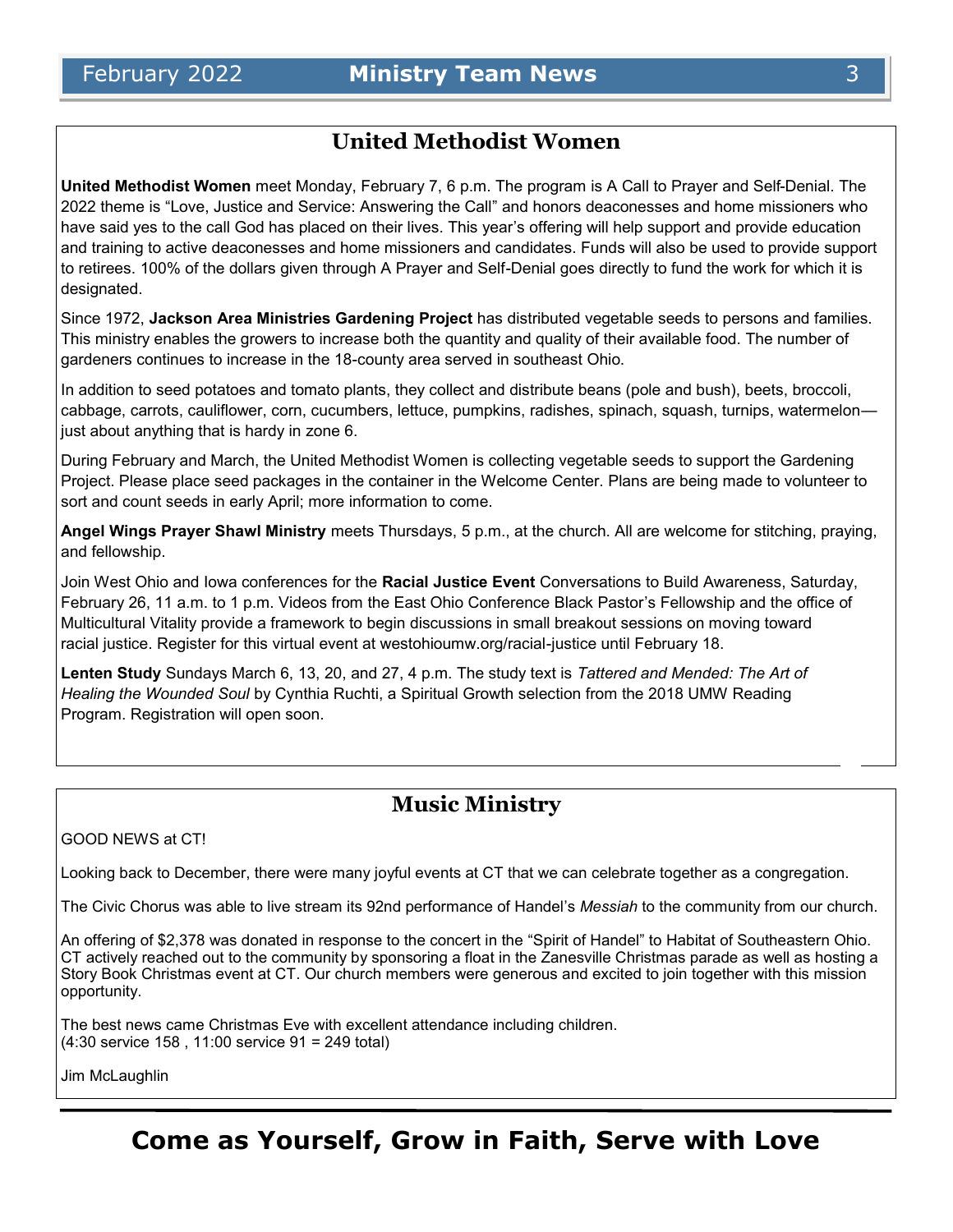# **Mission Team**

COVID continues to disrupt our ability to conduct in-person mission activities. That does not prevent us from reaching out by phone, email, or cards to those who may be facing challenging times. Isolation is a serious problem. You can make a big difference.

As of January 2021 any donations included in the church offering envelope marked for Missions have been placed in the designated fund, Missions. One requirement of Administrative Council on making the change was that the Missions Team report annually how the funds were spent. In 2021 a donation from the Missions Fund was made to Habitat for Humanity. Several members of the congregation assisted with the construction of a house for a local family. Thanks you for your continued support of local missions.

Duane Deal **Chair** 

# **Restore Our Windows - Project Update**

At the Administrative Council meeting December 15, it was voted to move forward with the full project to restore all our stained-glass windows. This vote gave the Trustees the authorization to sign contracts, make the necessary deposit, and start the scheduling process with Window Creations, LLC, from Ottoville, Ohio.

The aluminum frames for the storm glass will be measured in the spring and then fabricated prior to any exterior work starting. The stained-glass restoration will probably start sometime in the summer. The exterior storm glass phase will most likely be in the fall of 2022. The scheduling at this time is somewhat fluid and, as the schedule firms up, we will keep you informed.

The total project cost is \$181,800, and to date we have pledges of \$122,595, a little more than 67% of the total project costs. This reflects a serious and heartfelt desire from the congregation to repair and restore our windows in order to maintain their structural integrity and to enhance the beauty they provide to our church setting. 67% is a great showing; however, it is not 100%. Thank you to all who have made pledges to this project, and, if you have not yet made a pledge to Restore Our Windows, please prayerfully consider this as you consider your giving for 2022–2023. We will continually update you on the overall percentage as we strive to hit 100%

# **REMINDER – In order for giving/monies to be properly designated, please clearly mark all giving/checks for this project RESTORE OUR WINDOWS.**

A Restore Our Windows informational brochure and pledge card is available at the Welcome Center Desk or call the church office and one will be sent to you. We are happy to answer any questions you might have, please contact either Cathy Dorman at 740-674-7266 or Janice Deal at 740-891-2657.

# **Verla Moore Service Club**

The next meeting of Verla Moore Service Club will be Tuesday, February 15, at 6:00 p.m. Our project for February will be to help the homeless shelter at First United Methodist Church on Putnam Avenue.

Because of current conditions, the Verla Moore Service Club has decided to cancel the Super Bowl Sub Sale for this year.

62 South Seventh Street │ centraltrinity@sbcglobal.net Zanesville OH 43701-4399 │ www.centraltrinityumc.com

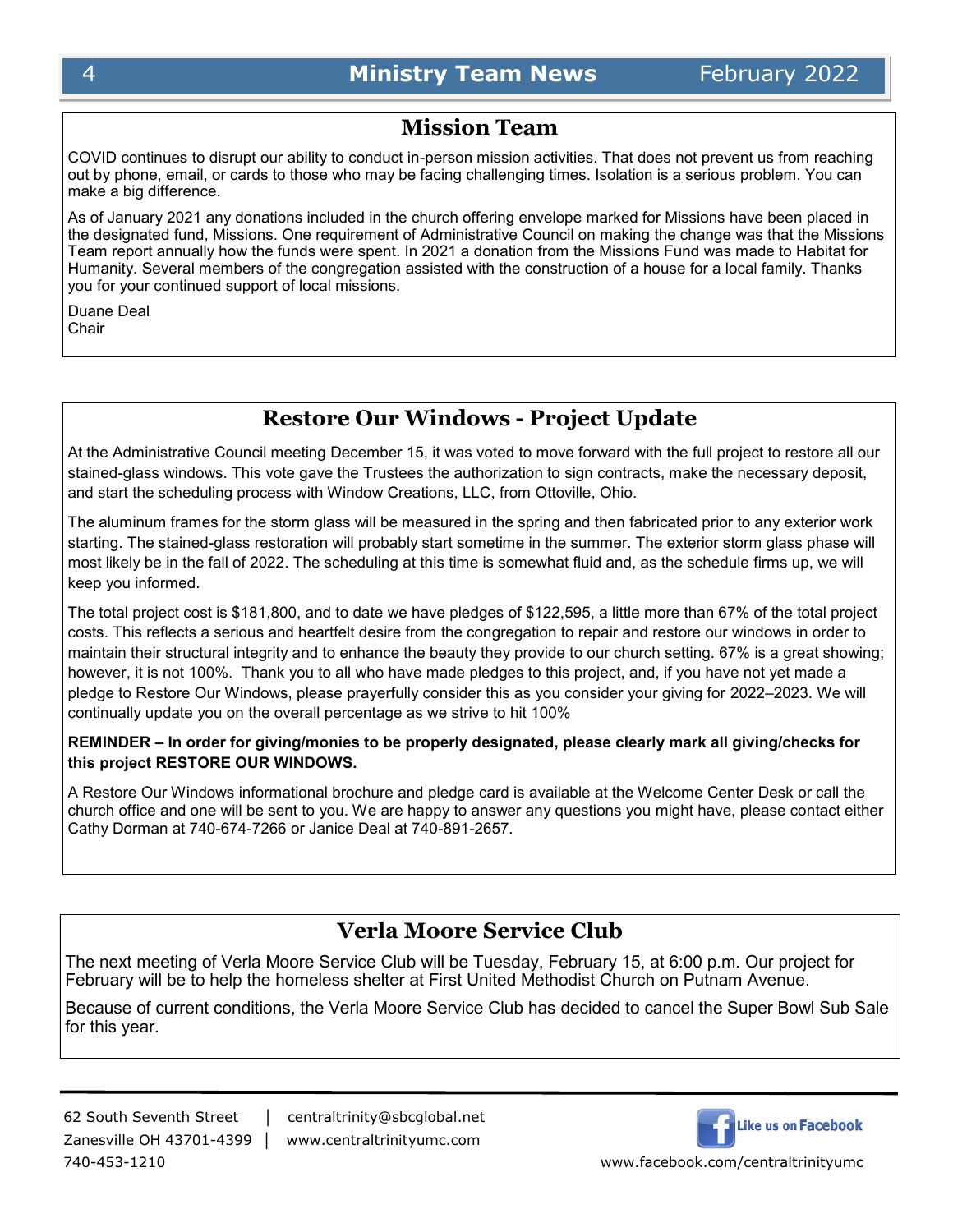# **Thank you**

To the Good Shepherd Class; Thank you for the wonderful Christmas gift. It was a great surprise! Thank you all for thinking of me.

With love, Melody

Thank you so much to the anonymous person for the generous gift of groceries! It has helped more than you know! We are grateful for you and our Central Trinity Family who are always thinking of others in their times of need.

Be Blessed, Michael Border and Katlyn Thomas

Shankful<br>and flexed

# **Have you lost a loved one to suicide?**

# **Survivors of Suicide Support Group**

The Survivors of Suicide Loss Support group is a judgement-free, safe space for those mourning the loss of their loved one to suicide. Participants will have the opportunity to meet other survivors, share their story, and integrate their grief into their lives.

The group will meet:

The First Thursday of the month

Beginning February 3, 2022

6:00 to 7:00 p.m.

Central Trinity United Methodist Church

Contact Pam Easterly (740-607-3895) for more information

# **Many Thanks**

Warmest thanks to everyone for helping me in the office the month of January.

- Bonnie Gerdau, Admin Assistant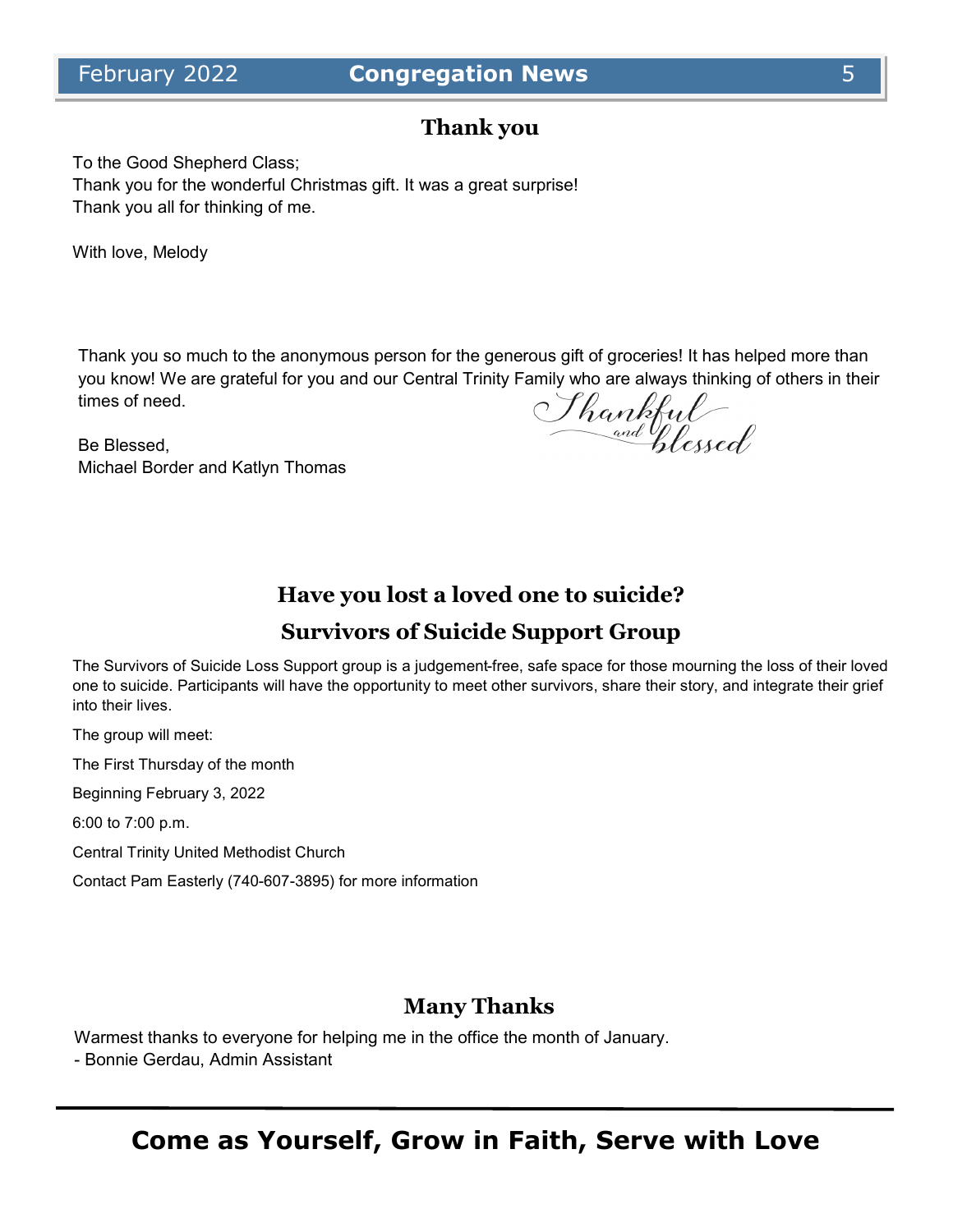Scripture: Psalm 37:3-9 Special Music: Chancel Choir

# **February 6 Holy Communion "The Power of God's Voice"** Message: "The Voice of Gladness"

Special Music:

# **February 13 "The Power of God's Voice"**<br>Message: "The Voice of Creation"

"The Voice of Creation" Scripture: Genesis 1:1–3, Psalm 19:1–6<br>Special Music: Chancel Choir

Message: "The Word" Special Music: Carillon Bells

# **February 20 "The Power of God's Voice"**

Scripture: Deuteronomy 8:1–3, Hebrews 4:12–13

Scripture: John 16:25–33

# **February 27 "The Power of God's Voice"**

Message: "The Voice That Overcomes" Special Music: Children's & Wesleyan Choirs

# **Game Night**

CT Friends:

Starting in February we will have game night every 3rd Saturday from 6 to 8 p.m. in the Fellowship Hall.

Come join us for fellowship, card games, and other games.

# **Average YTD attendance:**

**December worship attendance** (through 01/23/2022): 119

**December 2021 Financial Report** YTD Budget \$442,795 YTD Income \$371,694 YTD Expenses \$418,255

Like us on Facebook

# **"80 Plus Club" Happy Birthday**

Robert Cohagen, February 3

Junior Muse, February 3

Jack Downing, February 17

Rose Vandenbark, February 22

Evelyn Miller, February 24

Shirley Paxton, February 27

If we missed anyone or do not have the date right, please call the church office.



62 South Seventh Street │ centraltrinity@sbcglobal.net

Zanesville OH 43701-4399 │ www.centraltrinityumc.com

740-453-1210 www.facebook.com/centraltrinityumc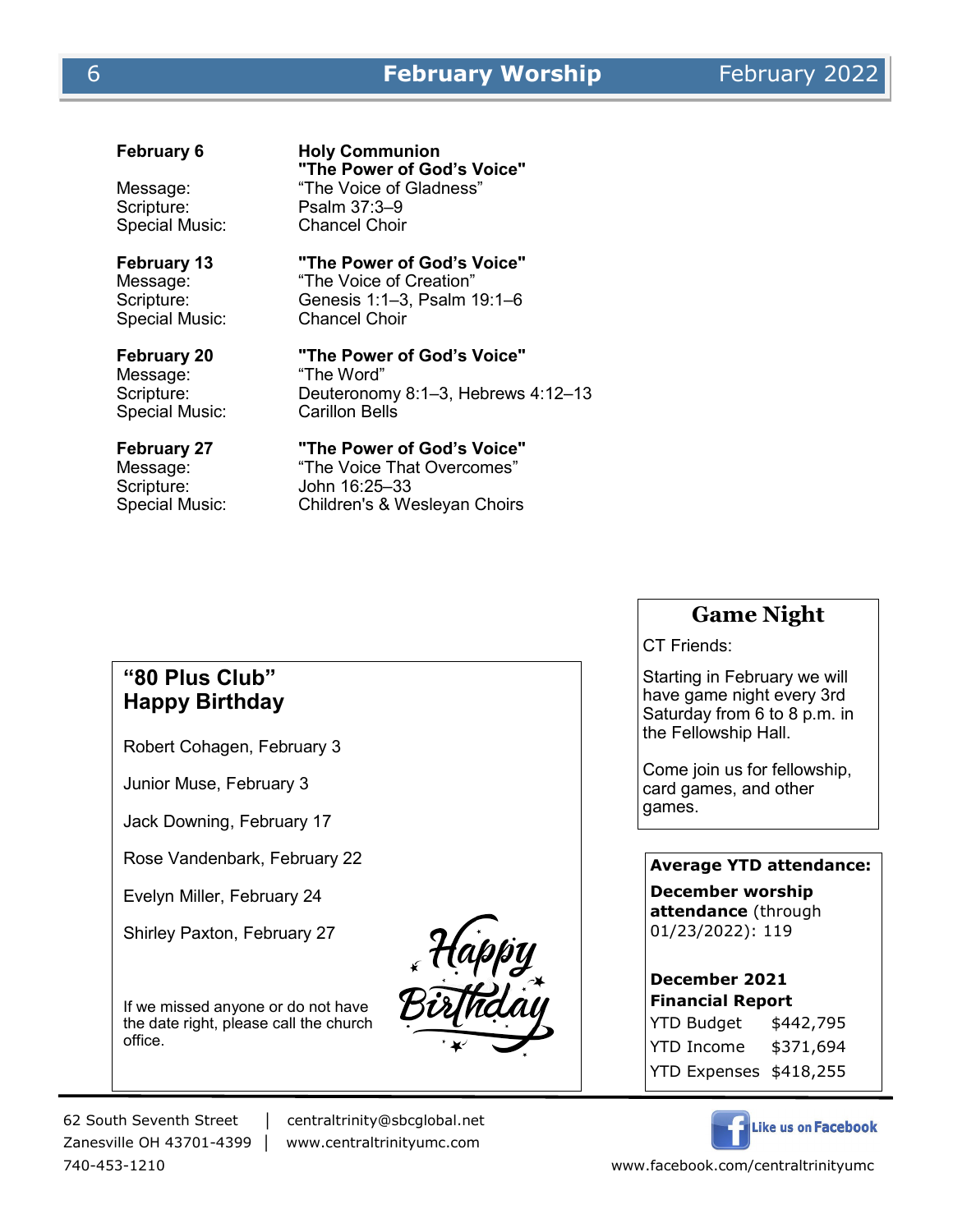## **February Calendar of Events is subject to change**

#### **1 Tuesday**

1:00 p.m. Staff Meeting

# **2 Wednesday**

Bible Study

#### **3 Thursday**

| 5:00 p.m. | Angel Wings Prayer Shawl              |
|-----------|---------------------------------------|
| 6:00 p.m. | <b>Suicide Survivors Loss Support</b> |
| 6:00 p.m. | Children's Choir practice             |
| 6:00 p.m. | Carillon Bells practice               |
| 7:00 p.m. | <b>Chancel Choir practice</b>         |

#### **6 Sunday Holy Communion**

9:00 a.m. *Ignite Service* 9:00 a.m. Sunday School 9:45 a.m. Wesleyan Choir 10:30 a.m. *Worship*  10:30 a.m. Sunday School 10:30 a.m. CT Students (Grades 5–8) 6:00 p.m. CT Students (Grades 7–12)

#### **7 Monday**

6:00 p.m. United Methodist Women 6:30 p.m. Bible Study

#### **8 Tuesday**

7:30 p.m. Thursday Music Club

#### **9 Wednesday**

11:00 a.m. Bible Study

#### **12 Saturday**

7:30 a.m. Men's Breakfast

# **13 Sunday**

| $9:00$ a.m.  | Ignite Service            |
|--------------|---------------------------|
| $9:00$ a.m.  | <b>Sunday School</b>      |
| $9:45$ a.m.  | Wesleyan Choir            |
| 10:30 a.m.   | Worship                   |
| $10:30$ a.m. | <b>Sunday School</b>      |
| $10:30$ a.m. | CT Students (Grades 5-8)  |
| 6:00 p.m.    | CT Students (Grades 7-12) |

#### **14 Monday**

6:30 p.m. Bible Study

# **15 Tuesday**

1:00 p.m. Staff Meeting 6:00 p.m. Verla Moore Service Club

#### **16 Wednesday**

11:00 a.m. Bible Study

# **17 Thursday**

| 5:00 p.m. | Angel Wings Prayer Shawl      |
|-----------|-------------------------------|
| 6:00 p.m. | Children's Choir practice     |
| 6:00 p.m. | Carillon Bells practice       |
| 7:00 p.m. | <b>Chancel Choir practice</b> |
|           |                               |

#### **18 Friday ConnecT Articles Deadline**

#### **19 Saturday**

6:00 p.m. Game Night

#### **20 Sunday**

| 9:00 a.m.  | Ignite Service            |
|------------|---------------------------|
| 9:00 a.m.  | <b>Sunday School</b>      |
| 9:45 a.m.  | Wesleyan Choir            |
| 10:30 a.m. | Worship                   |
| 10:30 a.m. | <b>Sunday School</b>      |
| 10:30 a.m. | CT Students (Grades 5-8)  |
| 6:00 p.m.  | CT Students (Grades 7-12) |

#### **21 Monday**

6:30 p.m. Bible Study

# **23 Wednesday**

| 11:00 a.m. | <b>Bible Study</b> |
|------------|--------------------|
| 6:00 p.m.  | <b>Trustees</b>    |

#### **24 Thursday**

| Angel Wings Prayer Shawl       |
|--------------------------------|
| Children's Choir practice      |
| <b>Carillon Bells practice</b> |
| <b>Chancel Choir practice</b>  |
|                                |

# **27 Sunday**

| 9:00 a.m.  | <b>Ignite Service</b>     |
|------------|---------------------------|
| 9:00 a.m.  | <b>Sunday School</b>      |
| 9:45 a.m.  | Wesleyan Choir            |
| 10:30 a.m. | Worship                   |
| 10:30 a.m. | <b>Sunday School</b>      |
| 10:30 a.m. | CT Students (Grades 5-8)  |
| 6:00 p.m.  | CT Students (Grades 7-12) |
|            |                           |

#### **28 Monday**

6:30 p.m. Bible Study